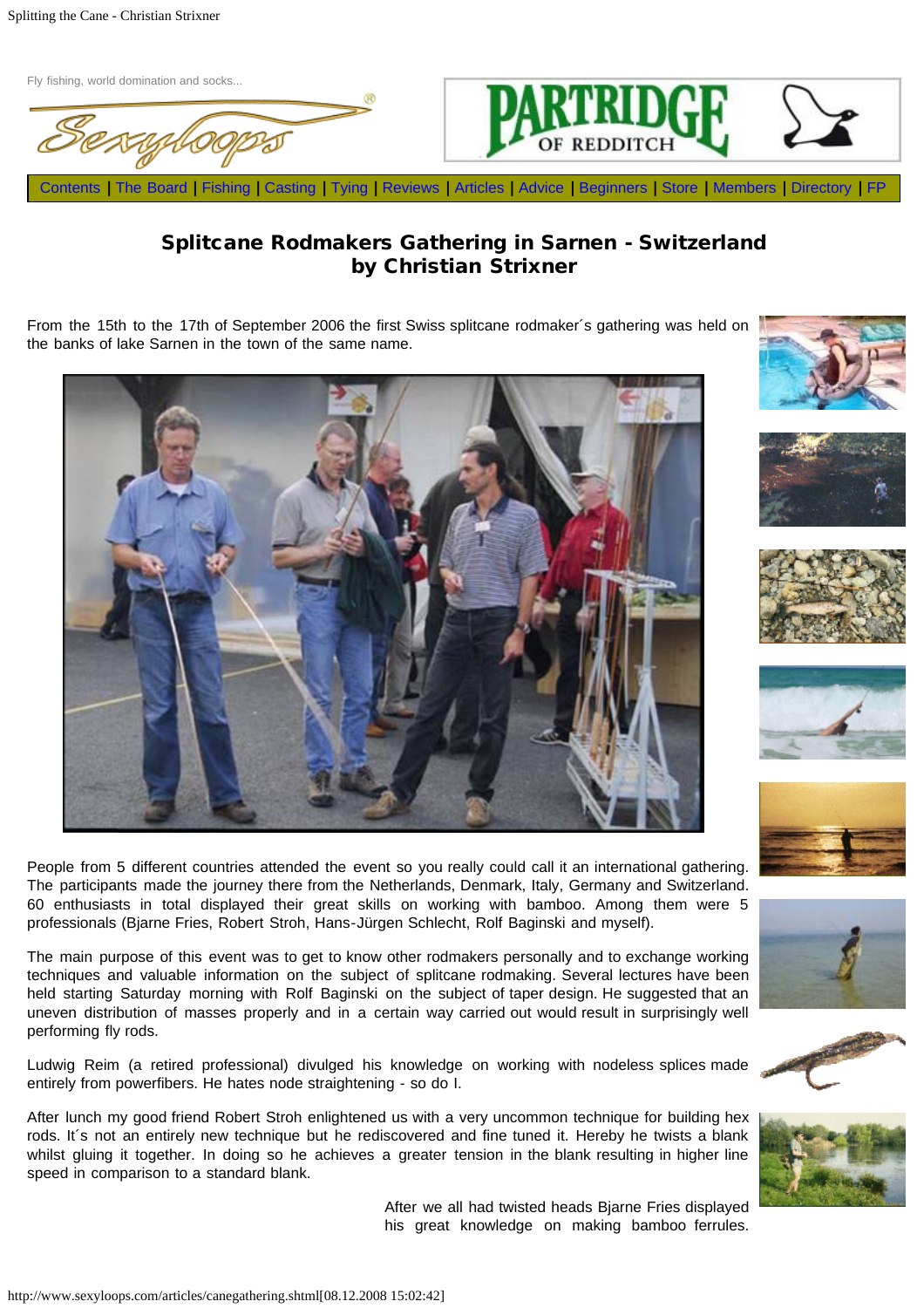

Quite frankly speaking he must be called the inventor of the integrated bamboo ferrule. The reason for utilising bamboo ferrules for rodmaking is obvious. You save a tremendous amount of unnecessary weight in comparison to nickel silver ferrules. Bjarne´s rods are exceptionally light weight and certainly not fast action rods but with the most delicate presentation qualities, provided one can cast these rods. It´s a challenge by the way.















The last lecture of the day was held by Robert Stroh

again on behalf of Gerd-Peter Wieditz who unfortunately could not attend the gathering because of private reasons. Straightening a freshly glued blank can be a nuisance from time to time but Gerd-Peter found a way to back the car out of the garage.

In between the lectures there was plenty of time to test cast so many rods on the freshly cut lawn of a soccer field that it would have taken a whole week to compare all masterpieces provided by the exhibitors. And one could admire some excellent work of the hobbyists as well.

The Italian friends (Italian bamboo rodmakers association IBRA) where accompanied by Terenzio Zandri who is producing very nice silk lines. They are a bit pricy compared to conventional lines but with a little care they perform well for many years. Not the right thing for Paul of course!!!

Philipp Sicher provided all information on his Morgan Hand Mill and all the options you have with this device. You can make quadrates, pentas, octas and of course hex rods with it. A very versatile tool!

In the evening we enjoyed an excellent dinner with Italian wine and other fine spirits. The glasses were never empty. The next day I´ve been nuts about Tina´s aspirin stocks. Sunday morning started with a hearty breakfast as a foundation for a lecture to come about a hot potato.

Kurt Zumbrunn is a Swiss hobbyist rodmaker. He recently invented a canerod with a triangular cross section consisting of 13 splices. He gave us an introduction on how to pile up so many splices in the right order for glueing. We all had the opportunity to cast such a rod. And as we all know the feeling, transmitted to the caster is a very personal thing. There is quite a heated debate going on between a few rodmakers whether this kind of rod profile makes sense or not. To my mind, irrespective the results, it´s always a good thing when somebody thinks outside the box.



The last topic on this day catching our attention was an easy and very cheap way of binding rods. No